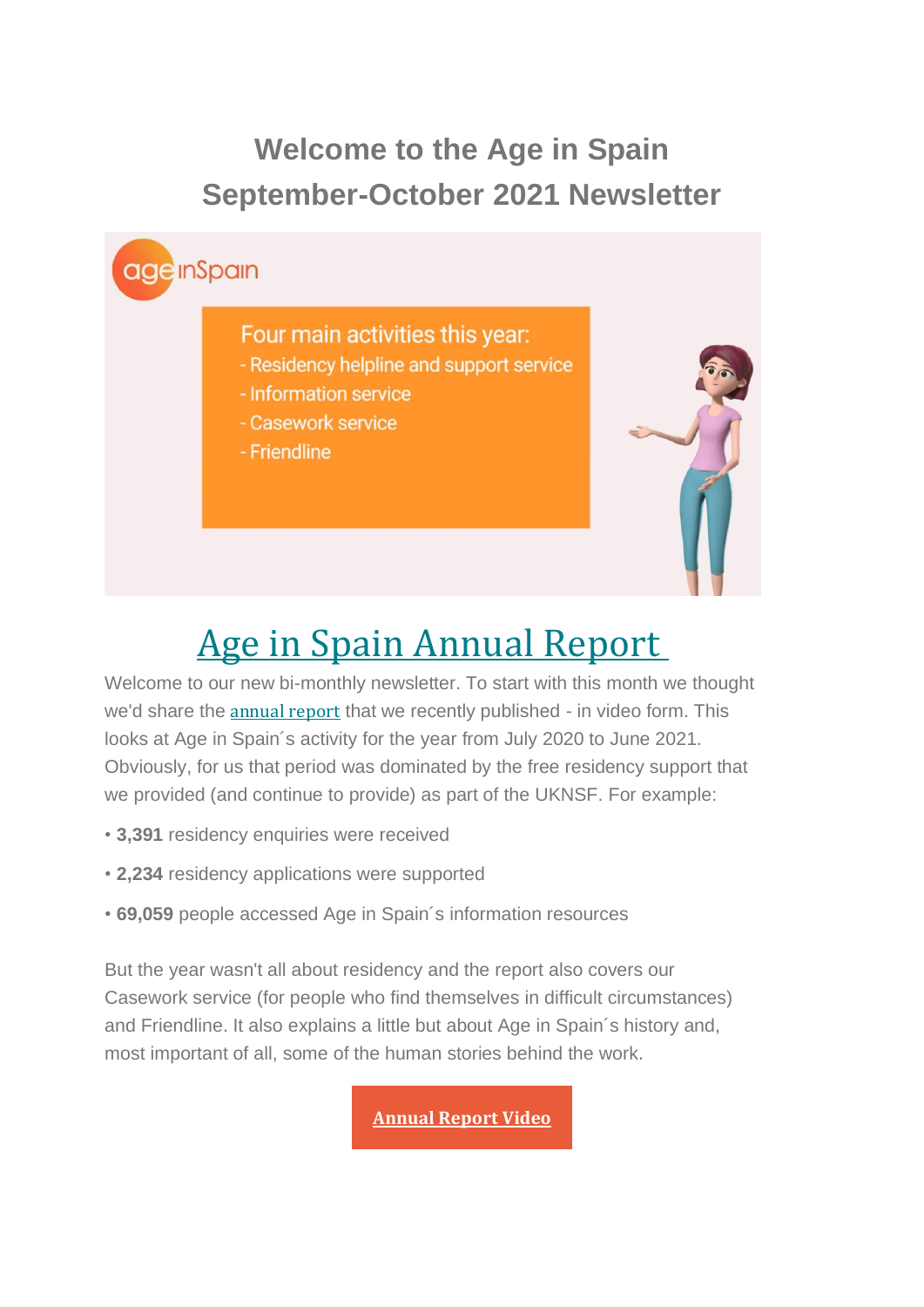

**Age in Spain Dementia Awareness Week**

In the course of Age in Spain´s work we often come across people living with dementia in one way or another. They might be people who have dementia themselves, people who are living with and caring for a loved one in Spain or family members who live in a different country and want to know about the support that is available here. Questions around dementia come up through our residency work as well as our Casework service and these have served to emphasise just how the realities of living with dementia can be exacerbated by living in a different country, perhaps with a language barrier and where the cultural perspectives and support systems are different.

We have come to realise that, as part of our information service. Age in Spain needs to develop resources that will help members of the English-speaking community who are living with dementia. As a first step we decided to hold a Dementia Awareness Week, beginning 20 September. This coincides with World Alzheimer´s Day on 21 September. During the week we will be sharing different perspectives on dementia and stories of how people can and do respond to the condition. It's a vast subject and we are not setting ourselves up as experts in the field but we do feel, given our mission to help English-speaking people in Spain live their later lives to the full, that it's a subject we need to address. The Awareness Week is just the beginning of that process. Please check out our [website](https://emea01.safelinks.protection.outlook.com/?url=https%3A%2F%2Fageinspain.us4.list-manage.com%2Ftrack%2Fclick%3Fu%3Db49fe9a7bb6dd3237cef76f16%26id%3Dcb160cd9a5%26e%3D8f5b935247&data=04%7C01%7C%7Ce81799006cf04ee4d98d08d972a79065%7C84df9e7fe9f640afb435aaaaaaaaaaaa%7C1%7C0%7C637666886287275965%7CUnknown%7CTWFpbGZsb3d8eyJWIjoiMC4wLjAwMDAiLCJQIjoiV2luMzIiLCJBTiI6Ik1haWwiLCJXVCI6Mn0%3D%7C1000&sdata=Kdoe%2BKRB5KXkAx7f8XUAg%2F5QIE1N4CsGwY5LeB%2FxcAg%3D&reserved=0) and [Facebook](https://emea01.safelinks.protection.outlook.com/?url=https%3A%2F%2Fageinspain.us4.list-manage.com%2Ftrack%2Fclick%3Fu%3Db49fe9a7bb6dd3237cef76f16%26id%3Db6900e777a%26e%3D8f5b935247&data=04%7C01%7C%7Ce81799006cf04ee4d98d08d972a79065%7C84df9e7fe9f640afb435aaaaaaaaaaaa%7C1%7C0%7C637666886287275965%7CUnknown%7CTWFpbGZsb3d8eyJWIjoiMC4wLjAwMDAiLCJQIjoiV2luMzIiLCJBTiI6Ik1haWwiLCJXVCI6Mn0%3D%7C1000&sdata=K78Mq2a8gRuXg8bYVpbvUcH09HVyqJ6AuicsN%2FRmdCc%3D&reserved=0) page between 20 and 25 September to see a range of information from professionals and people with lived experience. If you are part of on organisation that offers dementia-related support and you would like to share information as part of our Dementia Awareness Week then email [christopher.knighton@ageinspain.org](mailto:christopher.knighton@ageinspain.org) and tell us a little bit about what your organisation does.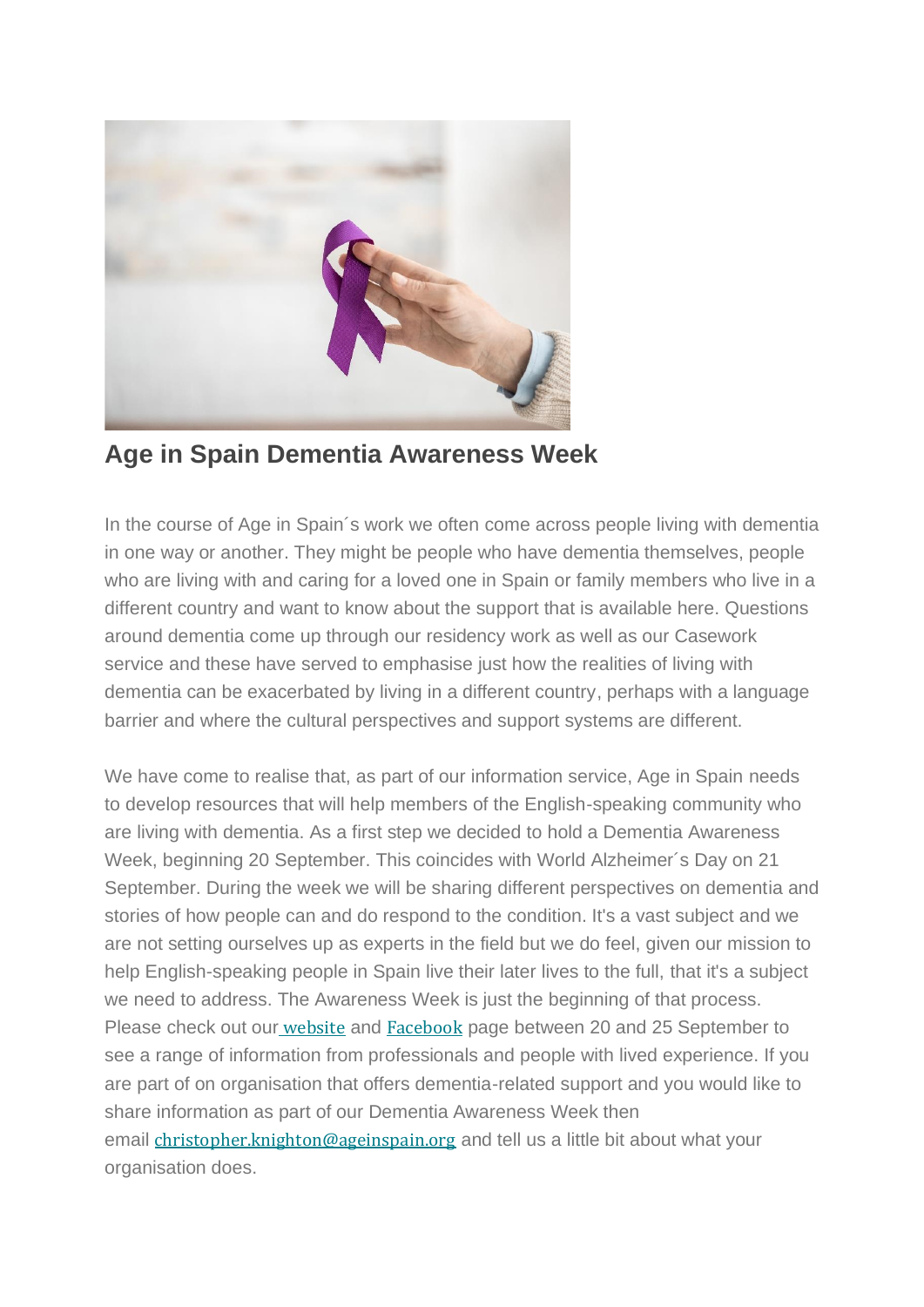As it says on the tin, the purpose of the week is to **raise awareness.** If you are currently facing urgent issues relating to dementia we urge you to seek help through your doctor, local social services or local voluntary organisations.



#### **COULD YOU HOLD A COFFEE MORNING TO SUPPORT AGE IN SPAIN'S WORK** WITH PEOPLE LIVING WITH DEMENTIA? Tuesday 21 September 2021 is World Alzheimer's Day.

It's a day for raising awareness and challenging the stigma that surrounds the condition. By holding a coffee morning, you could raise funds for Age in Spain to help continue and develop our work for people living with dementia in Spain.

#### What do you need to do?

- Choose a venue, for example your garden or terrace, or ask a friendly<br>local bar if you can use their premises. (Please follow Covid quidelines)
- Decide on a date and time (between 20 and 26 September) . Invite your friends and family, ask them for a donation (we suggest
- €7.50) and provide coffee, tea and some lovely cakes

Age in Spain will send you some stickers, cake recipes and an invitation template. We will leave the rest to your creativity!

Please contact Fiona Hulme at fiona.hulme@ageinspain.org for further information



## **Coffee and cake fundraisers to support dementia**

#### **information resources**

As part of our Dementia Awareness Week (see above) beginning on 20 September, Age in Spain volunteers, supporters and staff are holding coffee and cake mornings to raise funds to develop future information resources for people living with Dementia. If you are invited to one of these events do please go along, enjoy some delicious cake and consider making a donation to help develop this area of Age in Spain´s work.

If any readers of this newsletter would be interested in hosting a Coffee and Cake morning for friends or colleagues and helping to raise funds for Age in Spain, further information is available from [fiona.hulme@ageinspain.org](mailto:fiona.hulme@ageinspain.org).

#### **The power of the human voice and human contact**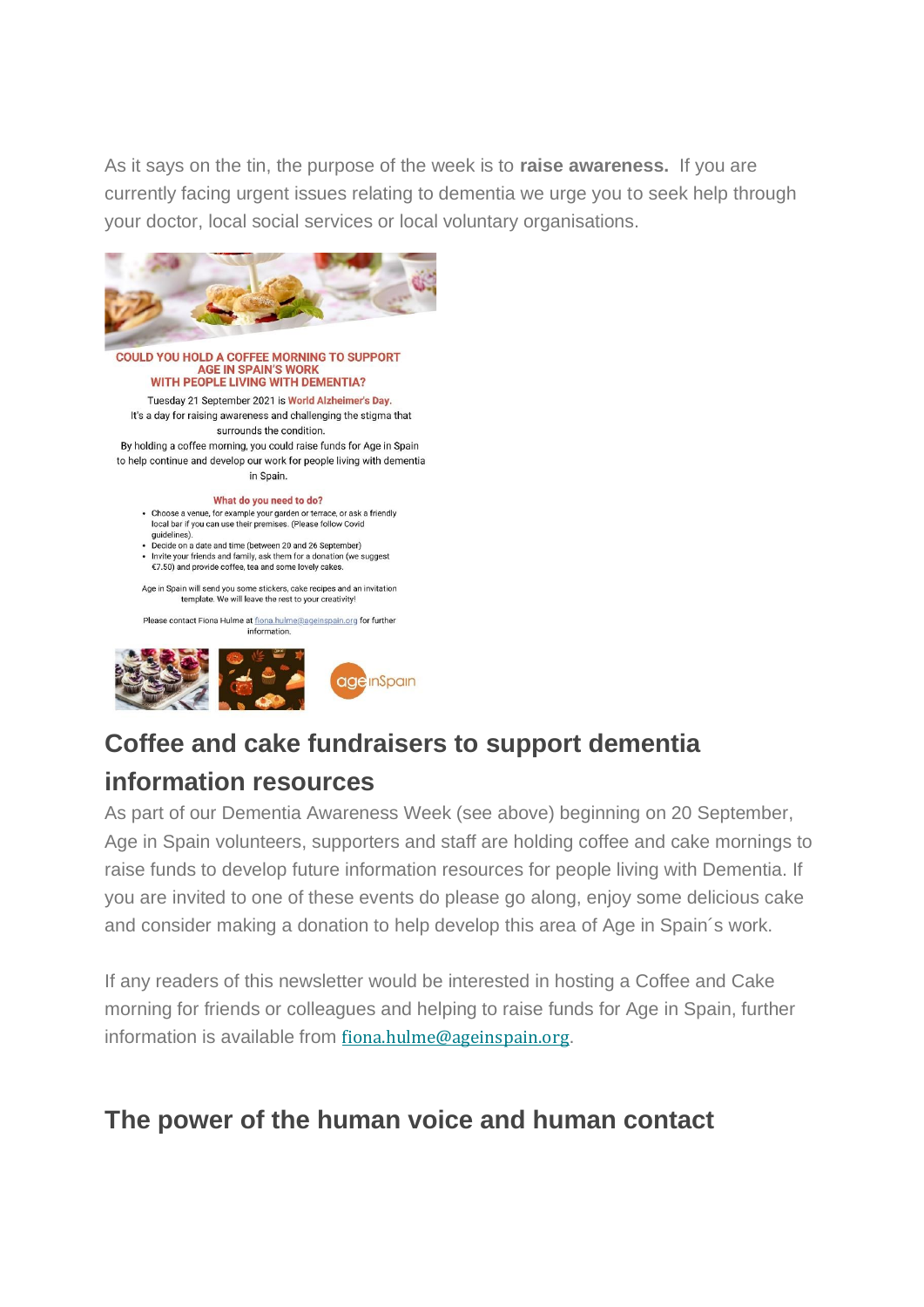

Margaret Mackay is a volunteer with our Friendline telephone friendship service. She has written a [moving](https://emea01.safelinks.protection.outlook.com/?url=https%3A%2F%2Fageinspain.us4.list-manage.com%2Ftrack%2Fclick%3Fu%3Db49fe9a7bb6dd3237cef76f16%26id%3D79ad1d25c2%26e%3D8f5b935247&data=04%7C01%7C%7Ce81799006cf04ee4d98d08d972a79065%7C84df9e7fe9f640afb435aaaaaaaaaaaa%7C1%7C0%7C637666886287285925%7CUnknown%7CTWFpbGZsb3d8eyJWIjoiMC4wLjAwMDAiLCJQIjoiV2luMzIiLCJBTiI6Ik1haWwiLCJXVCI6Mn0%3D%7C1000&sdata=OXw5Ecgf9d05WPZ6%2Buy6C0yRuoOBQwNMAPb7gCzjH%2Bc%3D&reserved=0) article for our website about the how the sound of the human voice has the power to evoke strong emotions and memories and how simple human interaction can bring joy in a world of automation.

Margaret´s piece goes to the heart of why Friendline is such an important service. Read the article [here](https://emea01.safelinks.protection.outlook.com/?url=https%3A%2F%2Fageinspain.us4.list-manage.com%2Ftrack%2Fclick%3Fu%3Db49fe9a7bb6dd3237cef76f16%26id%3D8e19f4cd54%26e%3D8f5b935247&data=04%7C01%7C%7Ce81799006cf04ee4d98d08d972a79065%7C84df9e7fe9f640afb435aaaaaaaaaaaa%7C1%7C0%7C637666886287285925%7CUnknown%7CTWFpbGZsb3d8eyJWIjoiMC4wLjAwMDAiLCJQIjoiV2luMzIiLCJBTiI6Ik1haWwiLCJXVCI6Mn0%3D%7C1000&sdata=khdfHnTL85cA66%2F1S7NBpEmFn3YTmgHX9EiT35OKsjs%3D&reserved=0).



## **Age in Spain residency events in September and October**

As our annual report video shows, we have helped thousands of UK nationals in Spain to secure their residency rights. But the job is not done yet. There are still people who qualify for residency in Spain under the terms of the UK´s Withdrawal Agreement but haven't yet gone through the residency process. We continue to hold face-to face and online events to reach out to as many people as possible and to explore specific aspects of the residency process. For example, on the **20 September** we will be holding a **pop-up event at the Warriors Charity Shop in Las Palmas, Gran Canaria** while on **28 September** we will be holding a **Facebook live session looking at the process for registering children** as resident (yes they all need their own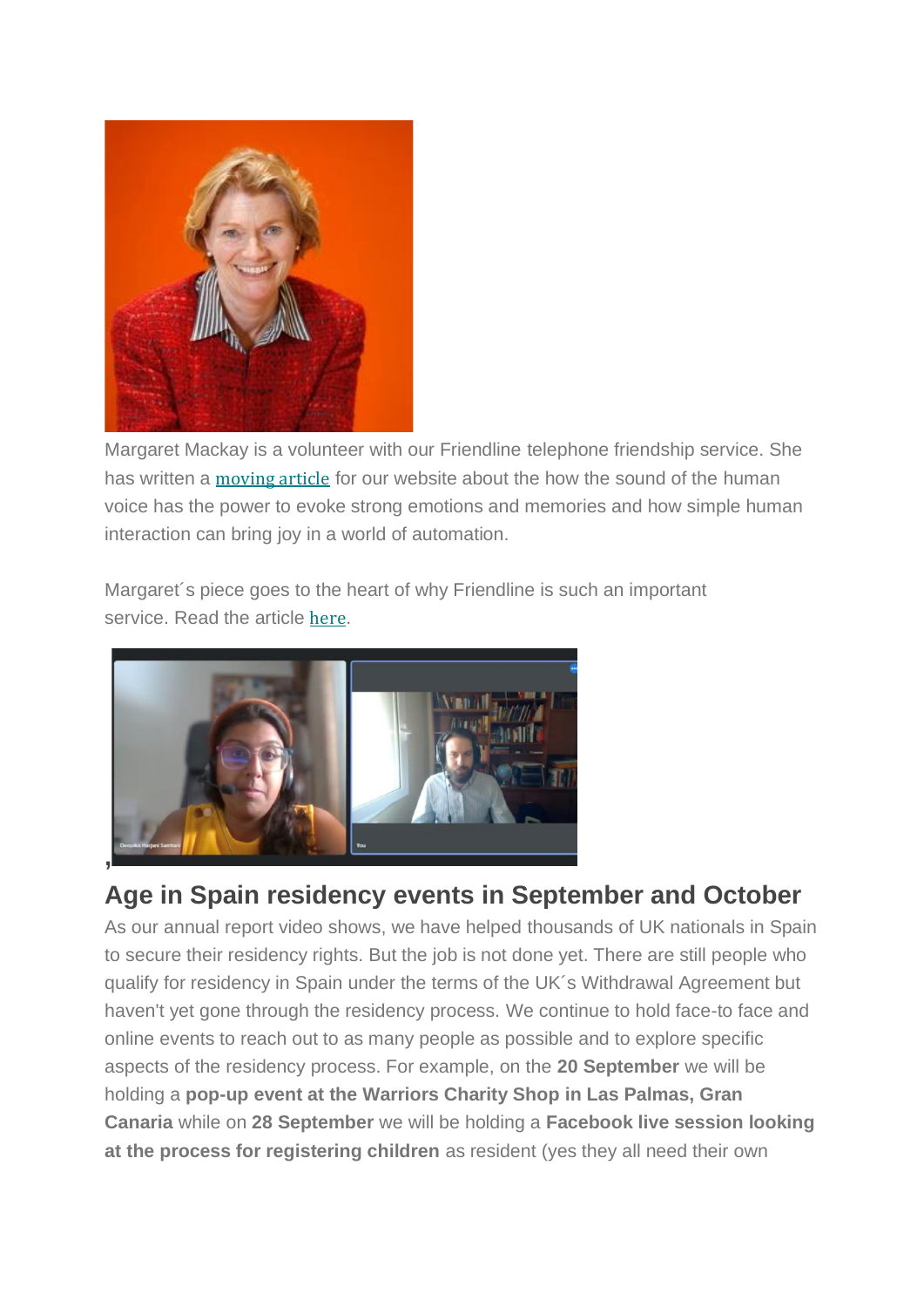residency document, too). Check out our [events](https://emea01.safelinks.protection.outlook.com/?url=https%3A%2F%2Fageinspain.us4.list-manage.com%2Ftrack%2Fclick%3Fu%3Db49fe9a7bb6dd3237cef76f16%26id%3D3ec3f2eec2%26e%3D8f5b935247&data=04%7C01%7C%7Ce81799006cf04ee4d98d08d972a79065%7C84df9e7fe9f640afb435aaaaaaaaaaaa%7C1%7C0%7C637666886287295876%7CUnknown%7CTWFpbGZsb3d8eyJWIjoiMC4wLjAwMDAiLCJQIjoiV2luMzIiLCJBTiI6Ik1haWwiLCJXVCI6Mn0%3D%7C1000&sdata=QLz4gUka%2B1tOuHVKo%2FruOuJCmkBqoDxFj9wpa7r7c9Y%3D&reserved=0) page and follow us on [Facebook](https://emea01.safelinks.protection.outlook.com/?url=https%3A%2F%2Fageinspain.us4.list-manage.com%2Ftrack%2Fclick%3Fu%3Db49fe9a7bb6dd3237cef76f16%26id%3D03935ee6df%26e%3D8f5b935247&data=04%7C01%7C%7Ce81799006cf04ee4d98d08d972a79065%7C84df9e7fe9f640afb435aaaaaaaaaaaa%7C1%7C0%7C637666886287295876%7CUnknown%7CTWFpbGZsb3d8eyJWIjoiMC4wLjAwMDAiLCJQIjoiV2luMzIiLCJBTiI6Ik1haWwiLCJXVCI6Mn0%3D%7C1000&sdata=w14NmAInnESuEFRhalvMekKihiiKgeWQW%2BD9zYFU5cg%3D&reserved=0) to make sure you get the details of these and future events.

If you have a residency enquiry you can also contact us using the button below.

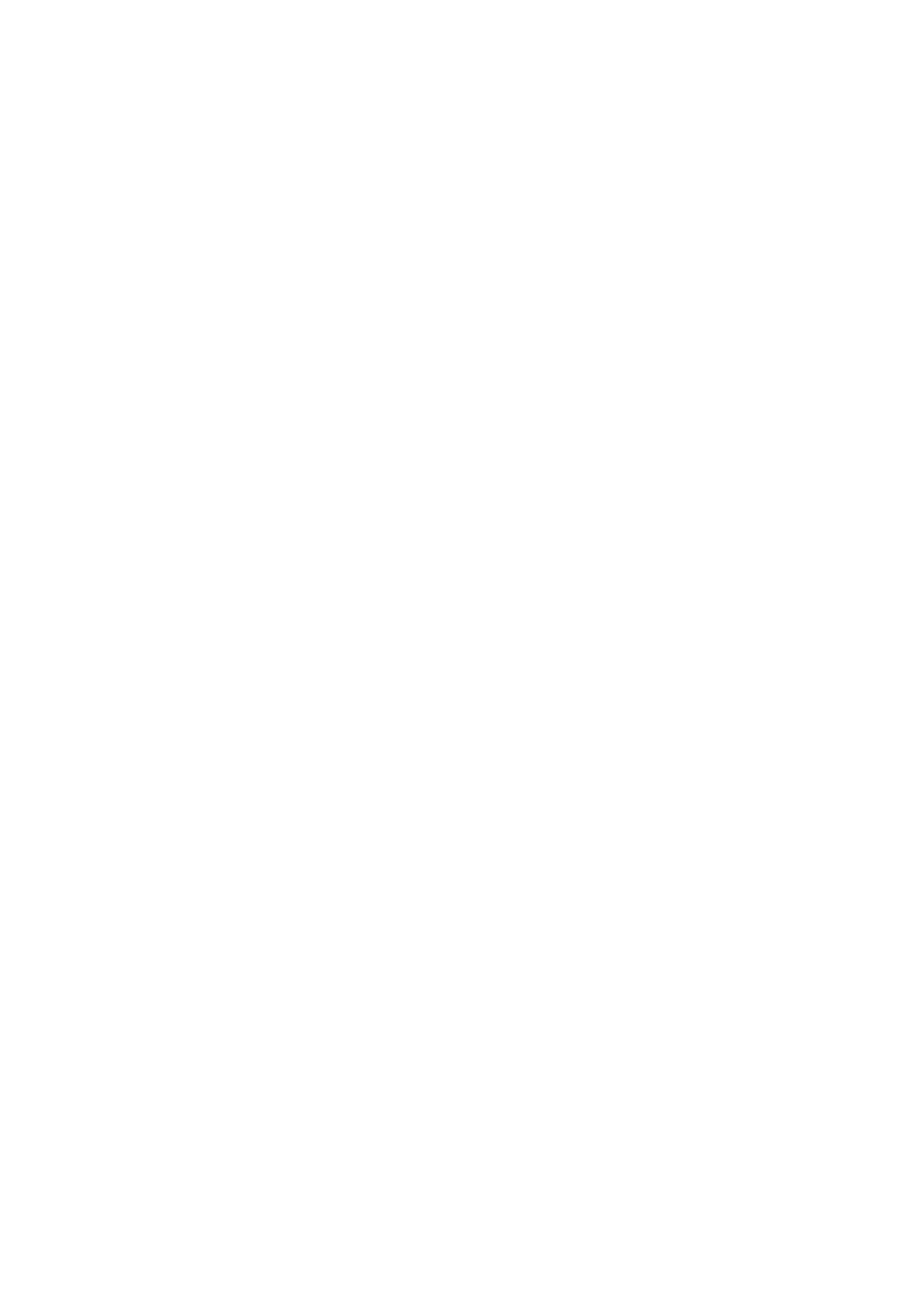# **Back to School in Spain?**

**age** InSpain



#### **MAKE SURE YOUR CHILD'S RESIDENCY IS SORTED**

All children in Spain need their own valid residency document - whatever their age. As they go back to school, it's a good time to make sure your child's residency sorted.

The process is fairly straight forward but Age in Spain can provide free support if you need it.

**KNOW YOUR RIGHTS SECURE YOUR RIGHTS LIVE YOUR LIVE** 

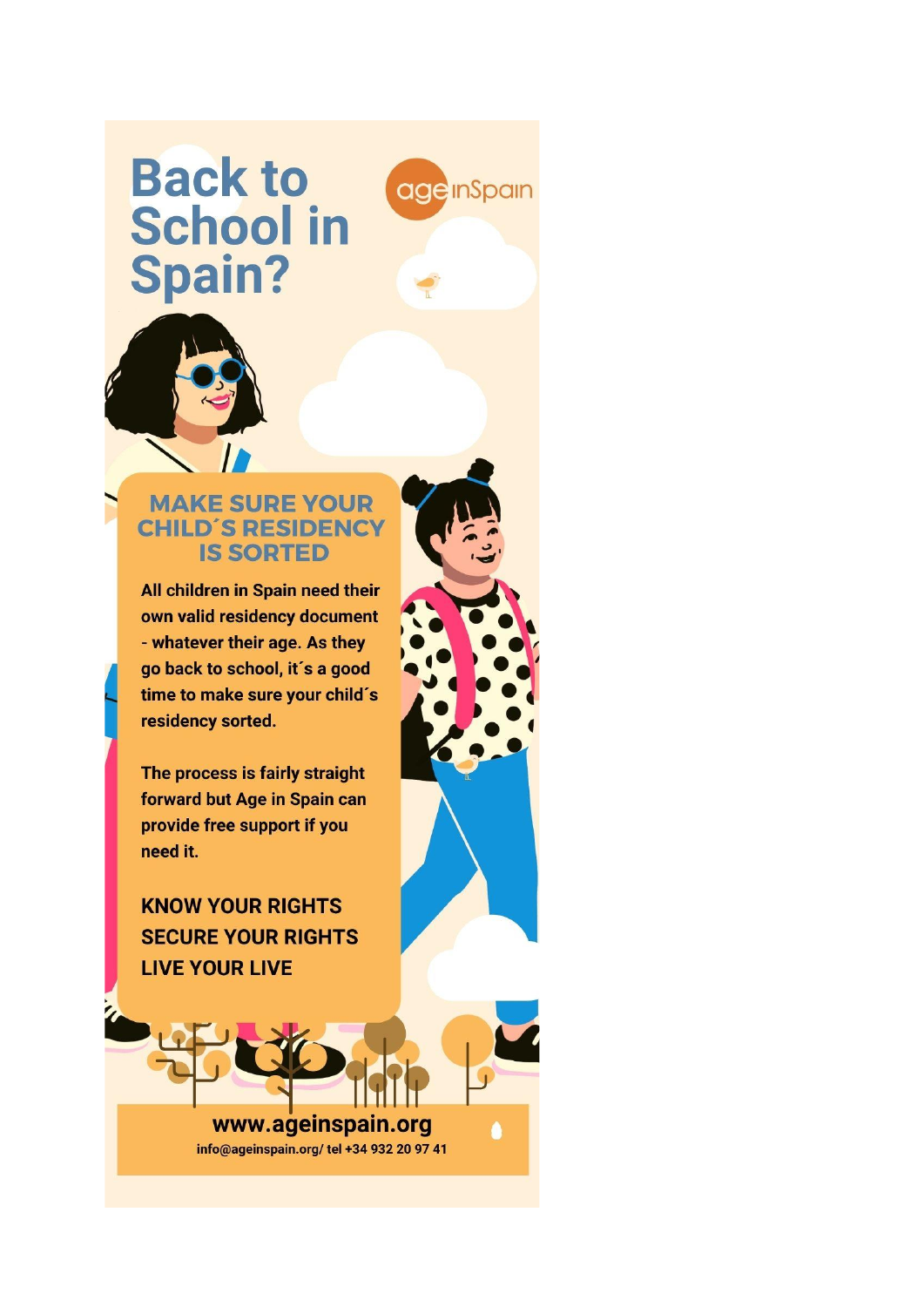## **Moving to Spain? New Age in Spain Guide on Customs [and VAT Exemptions](https://emea01.safelinks.protection.outlook.com/?url=https%3A%2F%2Fageinspain.us4.list-manage.com%2Ftrack%2Fclick%3Fu%3Db49fe9a7bb6dd3237cef76f16%26id%3D0beeba6b68%26e%3D8f5b935247&data=04%7C01%7C%7Ce81799006cf04ee4d98d08d972a79065%7C84df9e7fe9f640afb435aaaaaaaaaaaa%7C1%7C0%7C637666886287315793%7CUnknown%7CTWFpbGZsb3d8eyJWIjoiMC4wLjAwMDAiLCJQIjoiV2luMzIiLCJBTiI6Ik1haWwiLCJXVCI6Mn0%3D%7C1000&sdata=XhkPfy024fs9n9Y94keNfwfi3nzc9VrMuBNUfZ94mfs%3D&reserved=0)**



We have just published a new [guide](https://emea01.safelinks.protection.outlook.com/?url=https%3A%2F%2Fageinspain.us4.list-manage.com%2Ftrack%2Fclick%3Fu%3Db49fe9a7bb6dd3237cef76f16%26id%3Dd5ef7aebee%26e%3D8f5b935247&data=04%7C01%7C%7Ce81799006cf04ee4d98d08d972a79065%7C84df9e7fe9f640afb435aaaaaaaaaaaa%7C1%7C0%7C637666886287315793%7CUnknown%7CTWFpbGZsb3d8eyJWIjoiMC4wLjAwMDAiLCJQIjoiV2luMzIiLCJBTiI6Ik1haWwiLCJXVCI6Mn0%3D%7C1000&sdata=l3GP4ZC7IVONyEDOLd13UZBIY7%2Bn7FQx5YTo7O87YQs%3D&reserved=0) that explains when and how you can apply for exemptions on duty and VAT when importing your possessions as art of a move to Spain.

The guide gives an overview of the rules for people bringing their belongings to Spain from any country that is outside of the European Union (EU), or the European Economic Area (EEA) (which of course now means the UK, as well). The guide will help you understand how the system works so that you can make the right choices about importing your possessions into Spain. You can read the guide [here](https://emea01.safelinks.protection.outlook.com/?url=https%3A%2F%2Fageinspain.us4.list-manage.com%2Ftrack%2Fclick%3Fu%3Db49fe9a7bb6dd3237cef76f16%26id%3Dc90920d302%26e%3D8f5b935247&data=04%7C01%7C%7Ce81799006cf04ee4d98d08d972a79065%7C84df9e7fe9f640afb435aaaaaaaaaaaa%7C1%7C0%7C637666886287325751%7CUnknown%7CTWFpbGZsb3d8eyJWIjoiMC4wLjAwMDAiLCJQIjoiV2luMzIiLCJBTiI6Ik1haWwiLCJXVCI6Mn0%3D%7C1000&sdata=wx2z%2FD2or3Ode3C8SklSv%2By5WFWaMCqMBjX8mC71tSw%3D&reserved=0).

Remember that you can access all our guides on different aspects of living in Spain [here](https://emea01.safelinks.protection.outlook.com/?url=https%3A%2F%2Fageinspain.us4.list-manage.com%2Ftrack%2Fclick%3Fu%3Db49fe9a7bb6dd3237cef76f16%26id%3D7dcc37e465%26e%3D8f5b935247&data=04%7C01%7C%7Ce81799006cf04ee4d98d08d972a79065%7C84df9e7fe9f640afb435aaaaaaaaaaaa%7C1%7C0%7C637666886287325751%7CUnknown%7CTWFpbGZsb3d8eyJWIjoiMC4wLjAwMDAiLCJQIjoiV2luMzIiLCJBTiI6Ik1haWwiLCJXVCI6Mn0%3D%7C1000&sdata=ITiAwWcKpc02AtTVBKSshR3H6SlGd1bZViUCr3nJgvc%3D&reserved=0).

#### **This newsletter**

Please share this newsletter with anyone you think might be interested in its contents. We would also love to hear from you if you have suggestions of things to include in future editions or if you want to contribute something yourself.

Contact as at [media@ageinspain.org](mailto:media@ageinspain.org?subject=Newsletter%20Content%20Suggestions&body=Please%20pass%20on%20the%20following%20suggestion%20for%20the%20Age%20in%20Spain%20newsletter%3A)